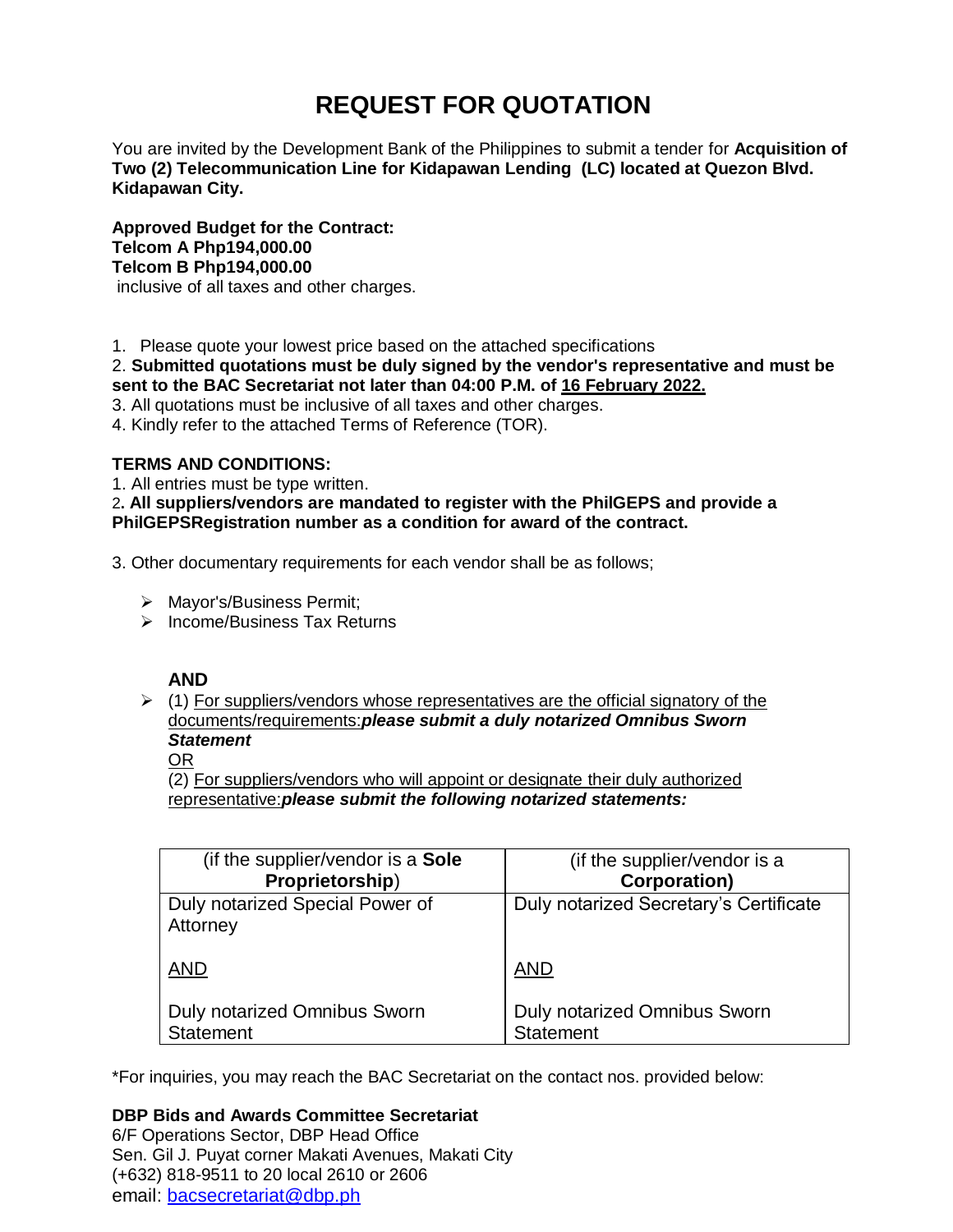#### Annex A

### ACQUISITION OF NEW, ADDITIONAL AND/OR REPLACEMENT TELECOMMUNICATION LINE/CONNECTIVITY SERVICE FOR THE DEVELOPMENT BANK OF THE PHILIPPINES (DBP)-**KIDAPAWAN LENDING CENTER**

#### APPROVED BUDGET FOR THE CONTRACT: Telco A: Php 194,000 Telco B: Php 194,000

#### **TECHNICAL SPECIFICATIONS**

#### A. BACKGROUND

The telecommunication connectivity service (line) is for the connection of DBP online systems, services and facilities in any of the following DBP remote sites:

- A.1. Branch Office, including:
	- A.1.a. Lending Center A.1.b. Cash Center A.1.c. Branch-Lite Unit
- A.2. Automated Teller Machine (ATM)

#### **B. OBJECTIVE**

To acquire stable, reliable and secure telecommunication connectivity/line service to link DBP + remote sites to the Head Office from an authorized and qualified telecommunication service provider (Telco).

#### C. COVERAGE OF THE CONTRACT

The contract will be for a one (1) year period starting from date of acceptance of service with the option for automatic renewal.

#### D. MINIMUM SPECIFICATIONS

- D.1. Connectivity/Line Service Availability
	- > The minimum availability of service is 99.6%.
- D.2. Connectivity/Line Specifications
- D.2.a. Branch Office ☑
	- D.2.a.i. Wired MPLS/VPN, Radio Last Mile or VSAT connection with minimum of 2 Mbps bandwidth
	- D.2.a.ii. Must be Ku Band or C Band for the VSAT
	- D.2.a.iii. Inclusive network equipment, such as router and or router/modem, must not be on End-of-Life/End-of-Support status within the contract period
	- D.2.a.iv. Router must support GRE/mGRE tunneling and IP Security (ex. dynamic VPN) and SNMP
	- D.2.a.v. DBP shall have the full access of the router
	- D.2.a.vi. Provide near real time and historical link monitoring
	- D.2.b. ATM Wired

п

- D.2.b.i. VPN connection at least 128 Kbps via MP(S
- D.2.b.ii. Inclusive network equipment, such as router and or router/modem, must not be on End-of-Life/End-of-Support status within the contract period
- D.2.b.iii. Support GRE tunneling and SNMP

Page 1 of 4  $N \rightarrow 1$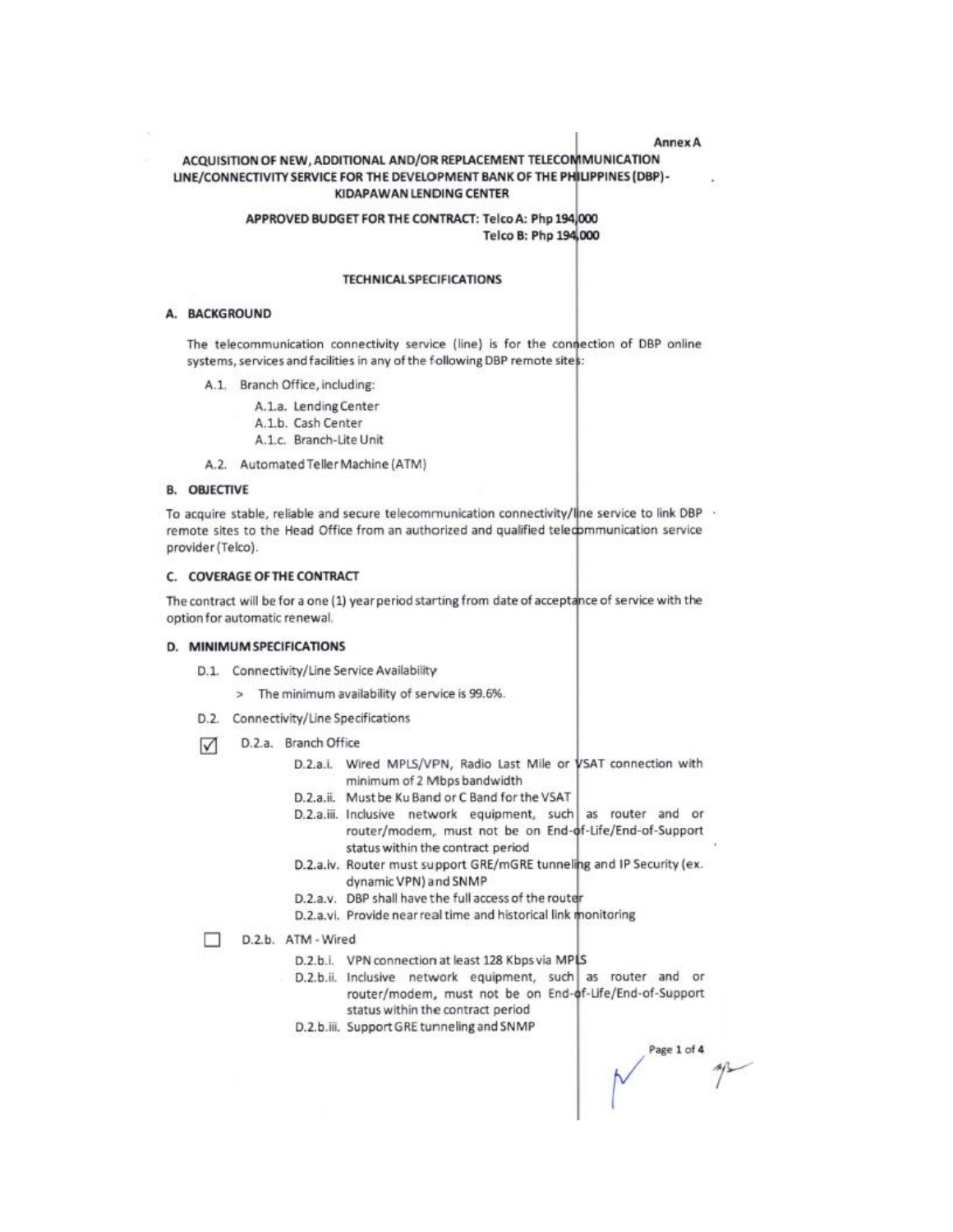ACQUISITION OF NEW, ADDITIONAL AND / OR REPLACEMENT OF TELECOMMUNICATION LINE/CONNECTIVITY SERVICE FOR THE DEVELOPMENT BANK OF THE PHILIPPINES (DBP)

D.2.b.iv. Provide near real time and historical link monitoring

D.2.c. ATM-Wireless

 $\chi=0.5$ 

- D.2.c.i. Provide data transmission function by public GPRS/ GSM network or higher
- D.2.a.vii. Inclusive network equipment, such as router and or router/modem, must not be on End-df-Life/End-of-Support status within the contract period
- D.2.c.ii. Support GRE Tunneling and SNMP
- D.2.c.iii. Provide GUI access for local and remote management
- D.2.c.lv. Operate at -30~+75°C temperature
- D.2.c.v. Has LED status indication
- D.2.c.vi. Support RJ45 console port
- D.2.c.vii. Include: 1 power cord, 2 antennas, 1 console cable, 1 set documentation
- D.2.c.viii. Provide near real time and historical link monitoring.
- D.2.c.ix. Meet the average latency requirement of not greater than 200ms measured using the Ping utility or any similar mobile applications
- D.2.c.x. Meet signal requirement of not less than 2 bars measured using mobile or similar devices capable of said measurement
- D.2.c.xi. DBP shall have full access to the Modem/Router
- D.3. Support Services and Incident Management
	- D.3.a. The Telco shall provide 24 x 7 onsite, telephone and email support. For every service unavailability/downtime reported, the response time shall be within thirty (30) minutes.
	- D.3.b. Upon the occurrence of service unavailability/downtime, the Telco shall-
		- D.3.b.i. Conduct problem isolation/resolution and link restoration activities
		- D.3.b.ii. Notification via electronic mail (E-mail) and telephone within one (1) hour of the occurrence
		- D.3.b.iii. Minimum of twice a day status report to DBP via E-Mail
		- D.3.b.iv. Estimated time of arrival (ETA) if onsite activities required
		- D.3.b.v. Estimated time of resolution (ETR)
		- D.3.b.vi. Root cause
		- D.3.b.vii. Comply with DBP policies on security and confidentiality during support services.
	- D.3.c. The Telco shall submit an incident report stating the reason/s for the outage and detailing the steps undertaken to resolve a particular problem upon DBP's request.
- D.4. Service Performance Review
	- > The Telco shall conduct a performance review session at least once every quarter of a year

#### E. TELECOMMUNICATION CONNECTIVITY/LINE REQUIREMENT CLASSIFICATION

The primary objective of the following provisions is to have multiple Telcos per site, providing service redundancy, high availability and avoiding single point of failure.

E.1. New Telecommunication Line Requirement

 $\bigvee^{Page 2014}$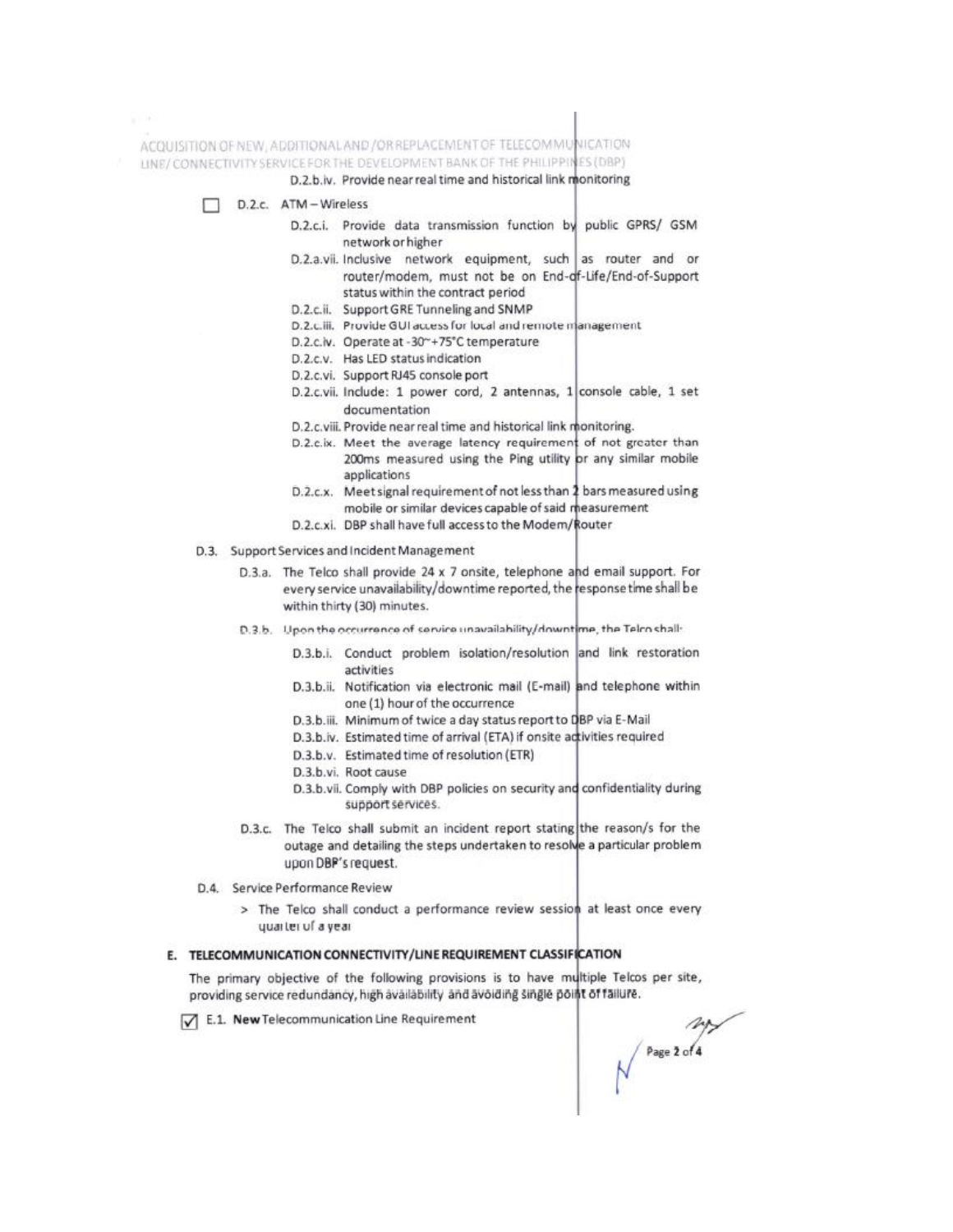ACQUISITION OF NEW, ADDITIONAL AND / OR REPLACEMENT OF TELECOMMUNICATION

- LINE/ CONNECTIVITY SERVICE FOR THE DEVELOPMENT BANK OF THE PHILIPPINES (DBP)
	- E.1.a. Covered Sites

#### > New remotes sites

#### E.1.b. Telco Selection Criteria

- > Telecommunication Line for Branch Office
	- E.1.b.i. Two (2) different Telcos (Telco A and Telco B) shall be selected
	- E.1.b.ii. Telco A is the lowest (winning) provider
	- E.1.b.iii. Telco B is the second lowest provider
- > Telecommunication Line for Additional ATM Facility of a Branch Office
	- E.1.b.iv. The Telco must be different from the one which has the majority or most of the telecommunication connectivity services provided for the ATM/s of that Branch Office
- E.2. Additional Telecommunication Line Requirement
	- E.2.a. Covered Sites
		- > For existing sites with existing telecommunication line/s
	- E.2.b. Telco Exception
		- > The Telco/s of the existing line/s servicing the site shall not be invited and will not be allowed to participate
- E.3. Replacement Telecommunication Line Requirement
	- E.3.a. Covered Sites
		- > For existing sites with existing telecommunication line/s
	- E.3.b. Telco Exception
		- E.3.b.i. For Telco Redundancy Replacement
			- > The Telco of the existing line/s servicing the site including the one to be replaced shall not be invited and will not be allowed to participate
		- E.3.b.ii. Replacement for the Purpose of Telecommunication Line Capacity (Bandwidth) Upgrade
			- > The Telco of the other existing line/s servicing the site (i.e., other than the one to be replaced) shall not be invited and will not be allowed to participate
		- E.3.b.iii. For Wireless to Wired Facility Replacement
			- > The Telco of the other existing line/s servicing the site (i.e., other than the one to be replaced) shall not be invited and will not be allowed to participate

#### F. DISCONTINUANCE OF SERVICE

DBP can opt to discontinue the service within the contract period without pre-termination fee/s, if the Telco provider fails to meet the required minimum availability of service, specified in item D.1, for three (3) consecutive months (3-strike rule)

G. PAYMENT

The payment shall be in a monthly basis every after the service acceptance.

Page 3 of 4